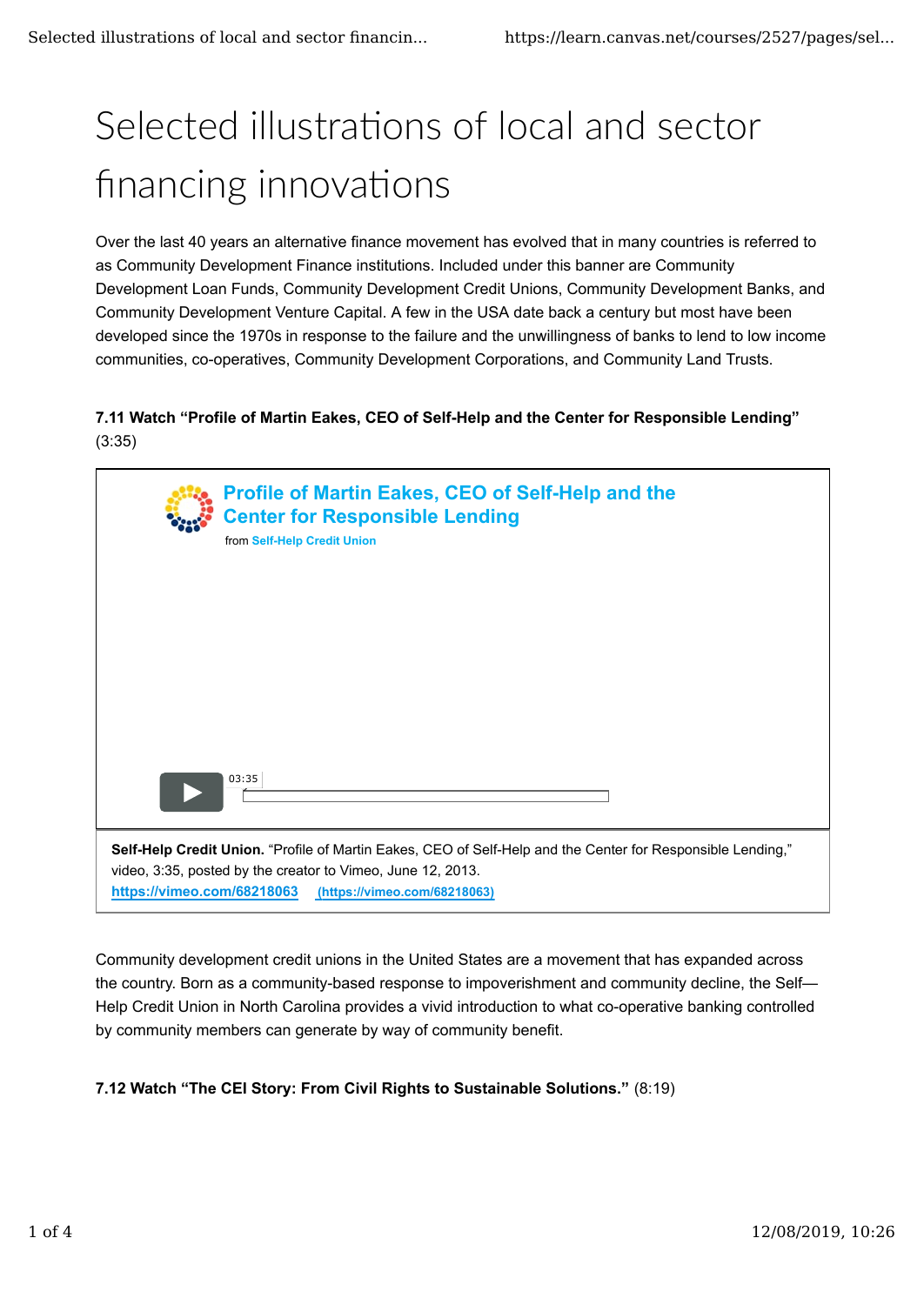

Community Development Corporations (CDCs) were born out of the civil rights movement in America as a way of building economic power. In 1977 in Maine a state-wide CDC (Coastal Enterprises Inc., or CEI) formed to focus on rural poverty reduction and community economic revitalization. At the outset, federal support for core operations was available and over the next 40 years a range of other financial supports have been used. CEI helped start and retain enterprises across different sectors and communities. It has invested well over a billion dollars in capital which, in turn, has leveraged \$2.5 billion and created over 33,000 full time jobs. CEI achieved this through integrating several functions—community organizing, action research, and provision of expert technical assistance and mentoring, as well as the development of assorted financing tools. While attention to building collaborative relationships with community-based partners across Maine is key to their development success, CEI also continually advocates for appropriate policy at the State and Federal levels. Consider CEI's possible applicability to the kind of democratic organizational infrastructure we need to navigate transition.

#### **7.13 Read "Innovative Funding Models for Worker-Owned Platform Cooperatives."** (12 minutes)

Coca, Nithin. "Innovative Funding Models for Worker-Owned Platform Cooperatives."Grassroots Economic Organizing, October 16, 2017. **http://www.geo.coop/story/innovative-funding-modelsworker-owned-platform-co-ops (http://www.geo.coop/story/innovative-funding-models-worker-ownedplatform-co-ops)**

In Module 4 several models for worker and multi-stakeholder co-ops emerging in response to the gigeconomy were highlighted. The ways in which many of them are being financed is set out here. Keep in mind that several of these tools are applicable to other sectors. Also keep in mind that the inventiveness of these tools indicates how difficult it is to raise capital for platform co-operatives.

#### **7.14 Watch "What are Community Shares? An Animated Guide"** (2:31)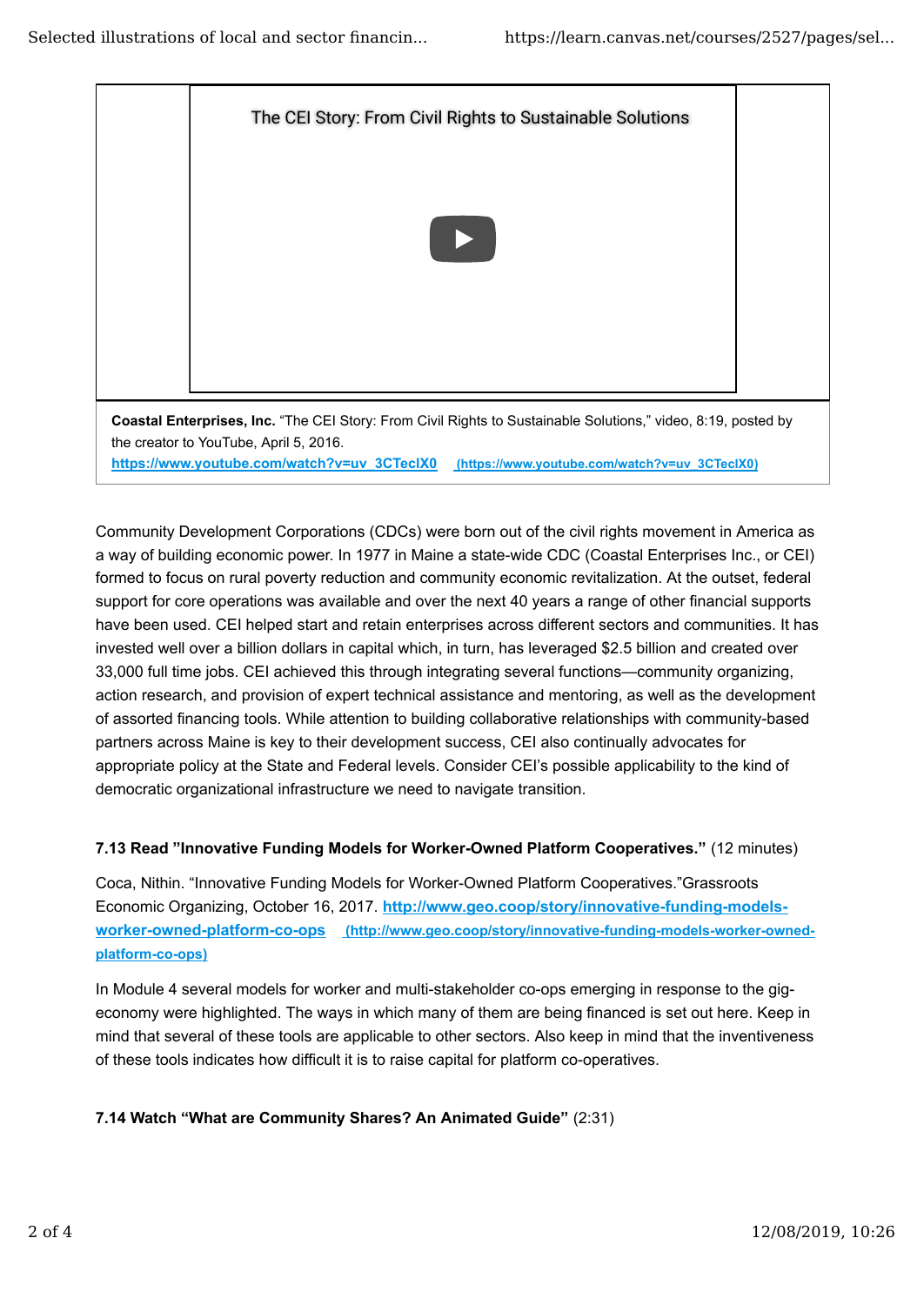

In England and Wales, Community Shares have become an effective approach to generate investment capital on a community/regional basis for specific purposes. From rescuing a pub from closure to financing local transport and wind farms, local investment by citizens in Community Shares have been used very successfully to raise risk capital. In some cases, Community Shares investments are also supported by tax credits.

**7.15a Read "Equity Tax Credits as a Tool of CED."** (6 minutes; read to the end of the section on Nova Scotia)

Perry, Stewart E. and Garry Loewen. "Equity Tax Credits as a Tool of CED" Making Waves 20, no. 3. **http://www.communityrenewal.ca/sites/all/files/resource/MW200321.pdf (http://www.communityrenewal.ca/sites/all/files/resource/MW200321.pdf)**

In Nova Scotia, Canada, provincial equity tax credits focused on community benefit have, by 2017, generated investment capital from citizens for over 12,000 projects amounting to almost \$100 million. This has included substantial investments in food, renewable energy, and a diverse range of co-operative and social enterprises.

#### **7.15b Read "Total CEDIF Amounts Raised per Tax Year."**

Government of Nova Scotia. "Total CEDIF Amounts Raised per Tax Year," Nova Scotia Finance and Treasury Board, accessed January 28, 2019. **https://www.novascotia.ca/finance/cedif /1999-2017\_CEDIF.pdf (https://www.novascotia.ca/finance/cedif/1999-2017\_CEDIF.pdf)**

The snapshot of investment and project listing can be found at the link above. It gives you a good overview of the diverse sectors and projects that citizens in Nova Scotia have invested in, including wind and solar projects, and support for the black business community.

These are but a small sampling of models and tools being employed for financing. Any search based on